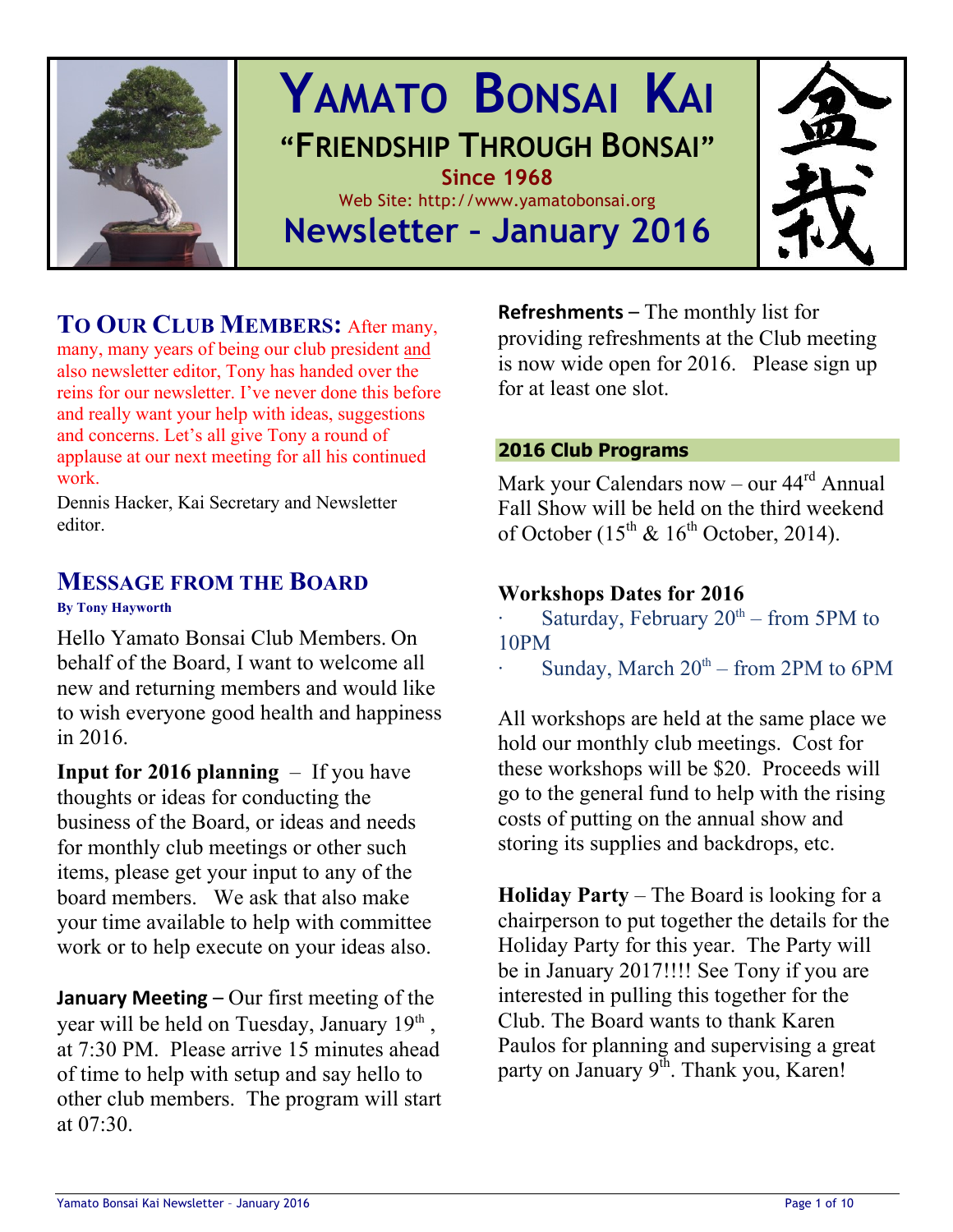### **2016 Membership Drive**

The 2016 membership drive continues. Our goal is to get all membership renewals completed by the end of March, at the latest. In this way, we can complete rosters, insurance forms, update distribution lists and complete the necessary Club housekeeping on this item. Yamato membership annual dues are \$45 per household. At the back of this newsletter is a form to collect any changes to your details for the roster, if you have any. Please complete and return the form if mailing your annual dues. If you joined Yamato at or after the October 2015 show, your membership is good for all of 2016. After reviewing the form, if you have questions, just let any board member know your needs.

See you at the next meeting.



### **Roster**

Club bi-laws call for a roster to be published to the membership each year. For privacy, no addresses will be shared, only name and phone number. Many club members have asked for this in the past, therefore we plan to fulfill this requirement this this year. If you do NOT want your phone number to be included, please notify

me by email by 28 March to "opt out". The following is the planned format:

| 2016 Roster - Yamato Bonsai Kai |                   |               |                 |
|---------------------------------|-------------------|---------------|-----------------|
| <b>LAST NAME</b>                | <b>FIRST NAME</b> | <b>PHONE#</b> | member<br>since |
| Smith                           | Wilson            | * opt out     | 1998            |
| Yamamoto                        | Hideki            | 510-123-1234  | 1988            |
| <b>Hayworth</b>                 | Tony              | 510-289-5731  | 1984            |

**Yamato Club Meeting Location** 



Yamato Bonsai Kai monthly meetings are held at the Eden Japanese Community Center, on the 3rd Tuesday of each month, from 7:30PM.

**Location Address**: 710 Elgin Street San Lorenzo. CA.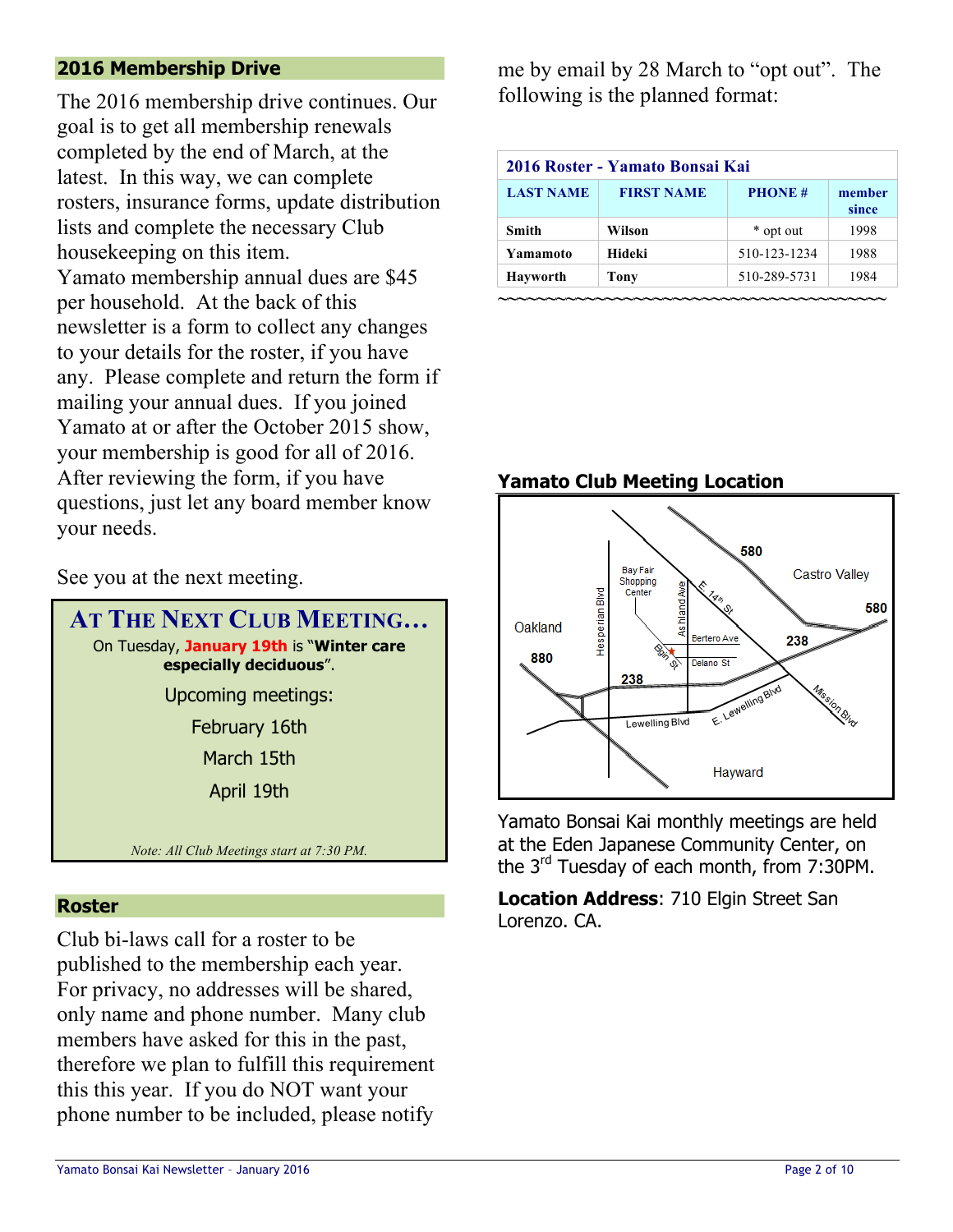

## **Sensei Uchida's Notes By Johnny Uchida**

Dear Members – Akemashite Omedetougozaimas. (Happy New Year). (The above is the traditional Japanese New Year greeting. It is used on family, colleagues, friends and acquaintances during the first time you see them in the New Year... and only in the first 10 days or 2 weeks of the year. It would be quite awkward to greet your Japanese friends this way at the end of January or later in the year.)

We have had a very long summer with years of no water. Think about your bonsai. Everyone is worried about whether or not the rain will come...wait, wait and finally the rain came. Thank you, Thank you! Our bonsai will be very happy and look good too.

Do you know what I think? It is now time to do some bonsai repotting and trimming. Watch the maples whose buds are starting to growing and some are starting to leaf out. My lime's buds are already open! I'm waiting a little bit more. In Japan, usually on New Year's Day blooming lime, pine and bamboo are put in a vase and enjoyed on New Year's Day. Those are the first flowers of the year.

I think this year could have an early spring, so we are entering the busy time of the year. Clean up the bonsai, prune and make potting medium. Watch your show trees, when repotting, they will need a pot that matches them.

At the next meeting, lets continue our discussion about winter care. It's time for dormant spray of some of our trees. I will go over all of these details at the January meeting.

I also want you to bring a tree or two that shows off its branch structure. We call this ramification. Now is the perfect time to see your trees structure when it has no leaves on it.

Good Luck! I'll see you at the meeting.



## **2016 GSBF CONVENTION**

The 2016 GSBF Convention called Bonsai Convergence: "Gather at the Rivers". will feature Ryan Neil and Bjorn Bjorholm on October 27-30 at the Double Tree by Hilton at 2001 Point West Way, Sacramento, CA. Call 916-924-4900 and ask for the GSBF Group Code



**NEW GUY STUFF:** By Dennis Hacker

Bonsai Thoughts from your Editor:

Having been involved with bonsai for the past 9 years, there are some things that I'd like to share with our new (and old) members:

Ask yourself—do I really need another plant? If you have 5 plants the answer may be different than if you have 50 pots of trees as I have. Maybe it would be better to pass on that tree you have your eyes on.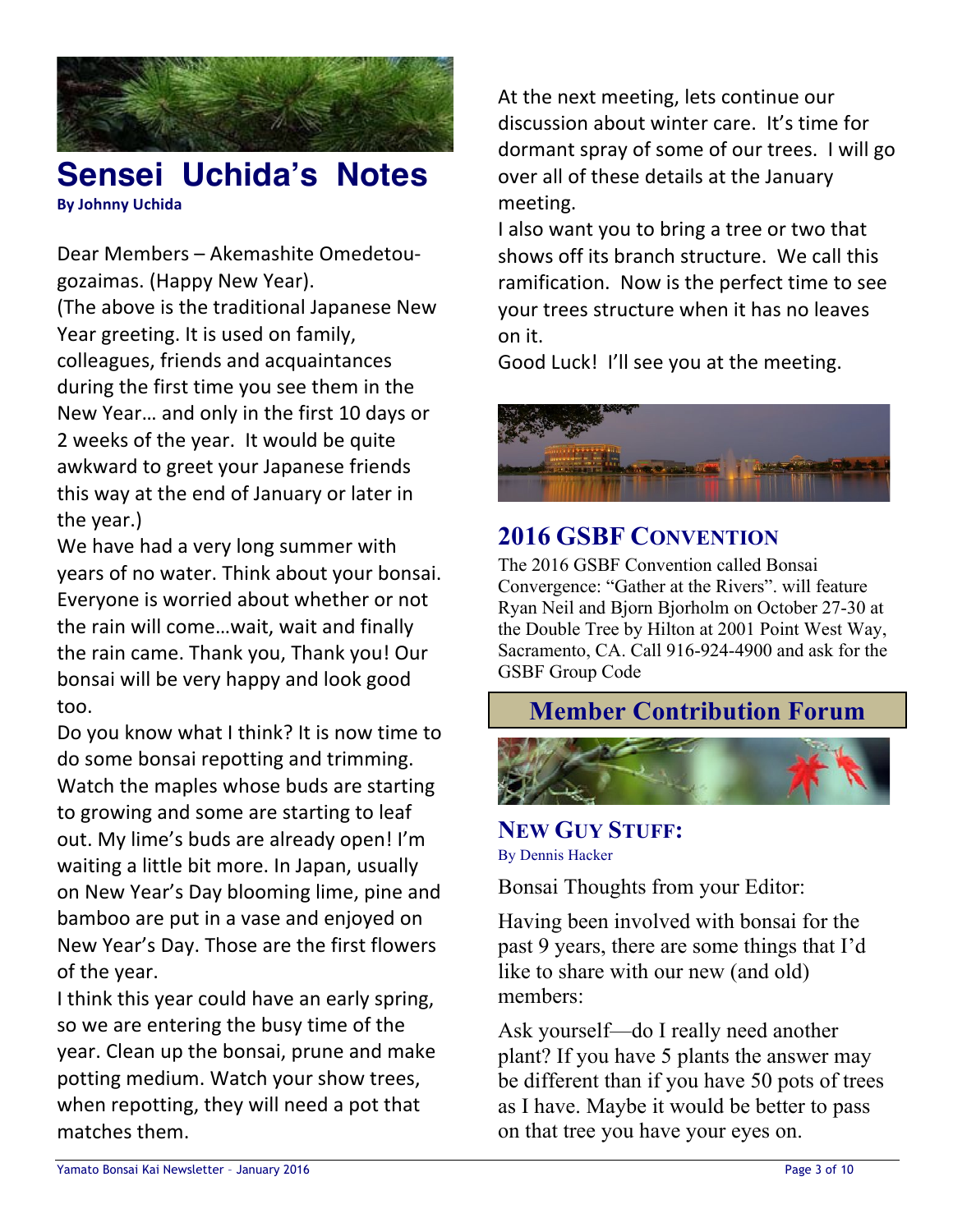If you attend any bonsai show, or stop at Harris Ranch on I-5 and see the bonsai seller, there are things you need to know about your prospective purchase:

First, what growing conditions are needed to keep the tree healthy. I live in the Marina Bay area of Richmond, and during the summer we have 25-30 mile per hour winds and 65 degree temperature. Japanese maples just don't do well here. So, **will the bonsai withstand winds?**

Mike Baker lives in Pleasanton and it gets to over 100 degrees almost daily during the summer. **Will the tree withstand heat like that?**

### **Is there special care that's needed for the tree? Does it need acid soil or water retaining soil? What kind of fertilizer does the tree need?**

Those of us that have been involved with bonsai for some time will all admit that we have killed trees with improper maintenance.

Finally, when anyone tells you something about bonsai trees in general, ask about it applying to your trees in particular. Mike Baker once talked about folar feeding and I did it on my azaleas. Dead in about 10 days! Mike was talking about junipers and I didn't ask. My bad!



## **BONSAI BASIC** By Mike Baker Greetings fellow Bonsai artists…

Soggy, soggy, soggy…. Finally!! Mother Nature has blessed us with at least a fair amount of what we would normally expect for December and January. We'll take it!! Now what's important is that we take advantage of the blessing and use it correctly.

Your bougainvillea, wisteria, and certainly any of your tropical type trees don't do well with too much liquid love…. They will respond with a resounding "PLEASE DON'T" by losing leaves, softening branches and maybe even dying off ….. Do not allow them to have wet feet. Maybe put them out for a day then bring them back in under cover. Still place them outdoors and in the natural light, but in a place where they will not get soggy. YOU WILL LOSE THEM IF YOU'RE NOT CAREFUL!! Otherwise the rainy weather is a gift. For the most part your trees will love the non-treated, natural nutrient that is rain water. It is the manna that they have missed all during the drought that California has endured. Your job in monitoring how it is working for you is to keep track that your trees are draining correctly. Some may have needed a transplant last year and you may not have gotten to it. Those are the trees you need to tend to with a little bit of aeration. This is very simply done by placing a chopstick type tool into the root mass and giving it a firm wiggle until you reach the bottom of the pot. The key here is to observe whether or not your trees are draining properly. If not….MAKE IT HAPPEN!!

### Next…. Feed you trees!

This is the perfect time to place your time released fertilizer pellets all over your evergreens. You may be an Osmocot'er or an Apex'er…. It makes no difference! This is the time to start getting your trees ready for spring push growth! The only exceptions would be the trees that are being transplanted in the next few weeks and even then a moderate amount of fuel will help get them super strong for the trauma of the transplant.

Rain water will naturally move the nutrient through your growing medium and swiftly break it down for absorption. YOUR TREES WILL RESPOND QUICKLY!

As far as the "tea bag" type fertilizers they are good to do now also but you run the risk that they may be applied too quickly… they tend to work better when they dry out between watering. They are also much more vulnerable to critters due to the fact that the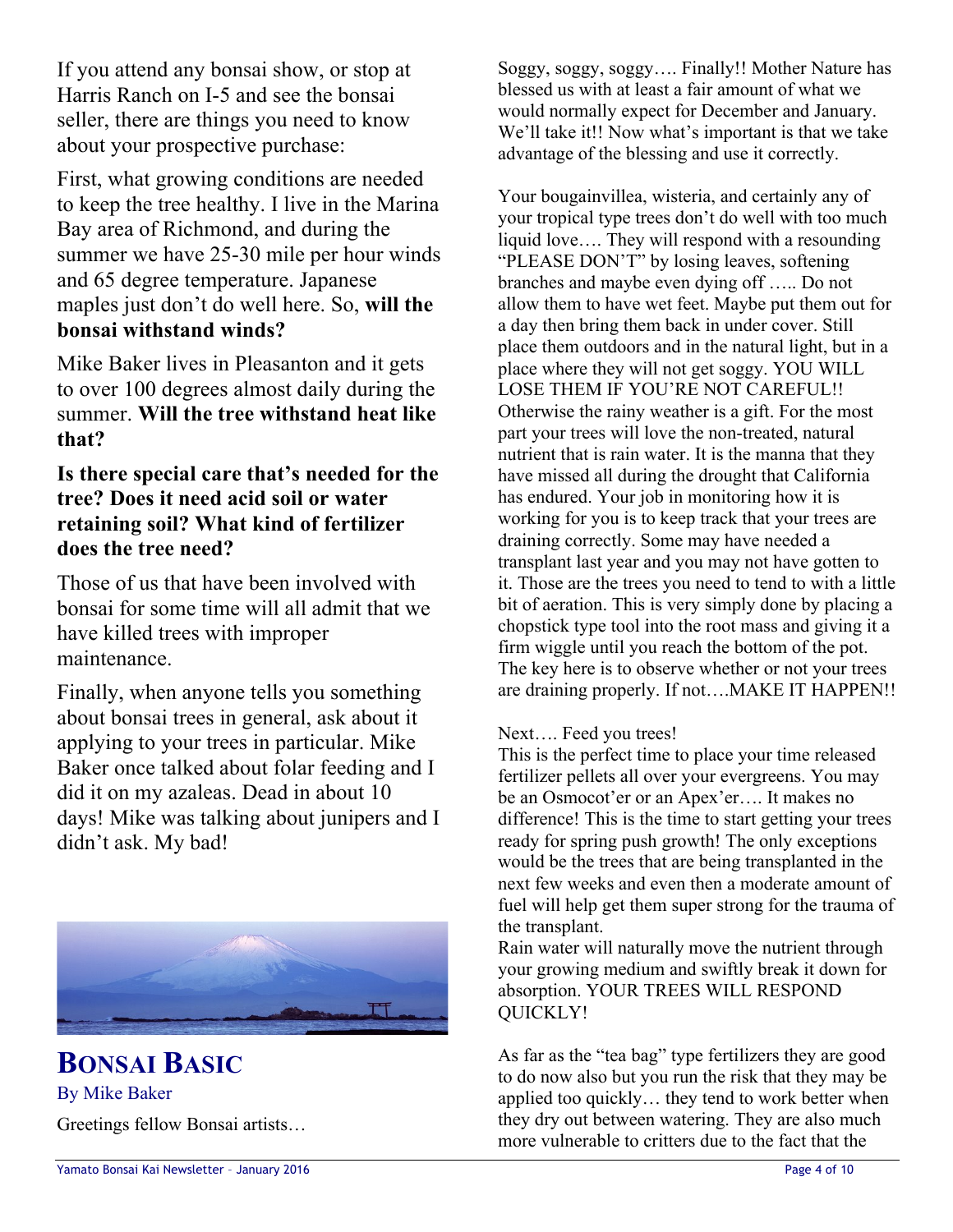natural fertilizers look and smell like food to a population that is probably down to their last bit of stored up stuff. They will vanish!!

All in all, rain is our friend and a precious part of our ecosystem. Please don't complain about it, welcome it and visualize more. You will notice a difference in your trees when the days grow a little longer and we start the "Spring push"….if you use it wisely.

Lastly, make sure leaves from surrounding trees are not collecting on the soil of your Bonsai trees or lying in the foliage.

Bugs like to hide under fallen leaves and wait for the opportunity to start feeding!! While you can get away with less watering this time of year you still need to keep your trees tended to!

Monitoring Drainage, keeping them fed and keeping them clean from fallen debris is your job right now….

Transplant time is coming fast….. Be ready!! This guy is…..and if he is you should be!!!



Happy gardening!! MB

### *Bonsai Tip*:

Remember… keep your eye on Bonsai.

~~~~~~~~~~~~~~~~~~~~~~~~~~~~~~~~~~~~~~~~~

Ask me if you have questions - Tony

*Email* bonsaicho@comcast.net *Phone* 510-289-5731 *evenings*

## **BOARD MEETING**

The Club's Board meeting will be held via Skype. The dates are to be determined. If you have any business for the Board, please let a Board member know in advance.

## **ABOUT THE YAMATO BONSAI CLUB**

~~~~~~~~~~~~~~~~~~~~~~~~~~~~~~~~~~~~~~~~~~

The Yamato Bonsai Club has a long and distinguished history in the Bay Area. In 1968, the club was founded with six members including its first Sensei, Mr. Jimmy Inadomi from the Castro Valley area. Its second sensei was Mr. Juzaburo Furuzawa. Since 1976, the Yamato Bonsai Club has been under the guidance of Sensei John Uchida of Hayward.

The Yamato Bonsai Club meets each month at the Eden Japanese Community Center, in San Lorenzo, on the third Tuesday at 07:30 PM.

~~~~~~~~~~~~~~~~~~~~~~~~~~~~~~~~~~~~~~~~~~

### **REFRESHMENTS**

The club will have coffee at each meeting. We ask for member volunteers to supply the treats. Below is the list for this year with open positions. Please contact Sandy Barron or Tony Hayworth to add your name to the list.

The club would like a minimum of 3 volunteers each month to bring goodies and snacks of some kind. Thank you.

| January  | May          | September    |
|----------|--------------|--------------|
| • open   | • open       | $\cdot$ open |
| • open   | $\cdot$ open | $\cdot$ open |
| ∙ open   | $\cdot$ open | $\cdot$ open |
| February | June         | October      |
| • open   | $\cdot$ open | $\cdot$ open |
| • open   | $\cdot$ open | $\cdot$ open |
| • open   | • open       | $\cdot$ open |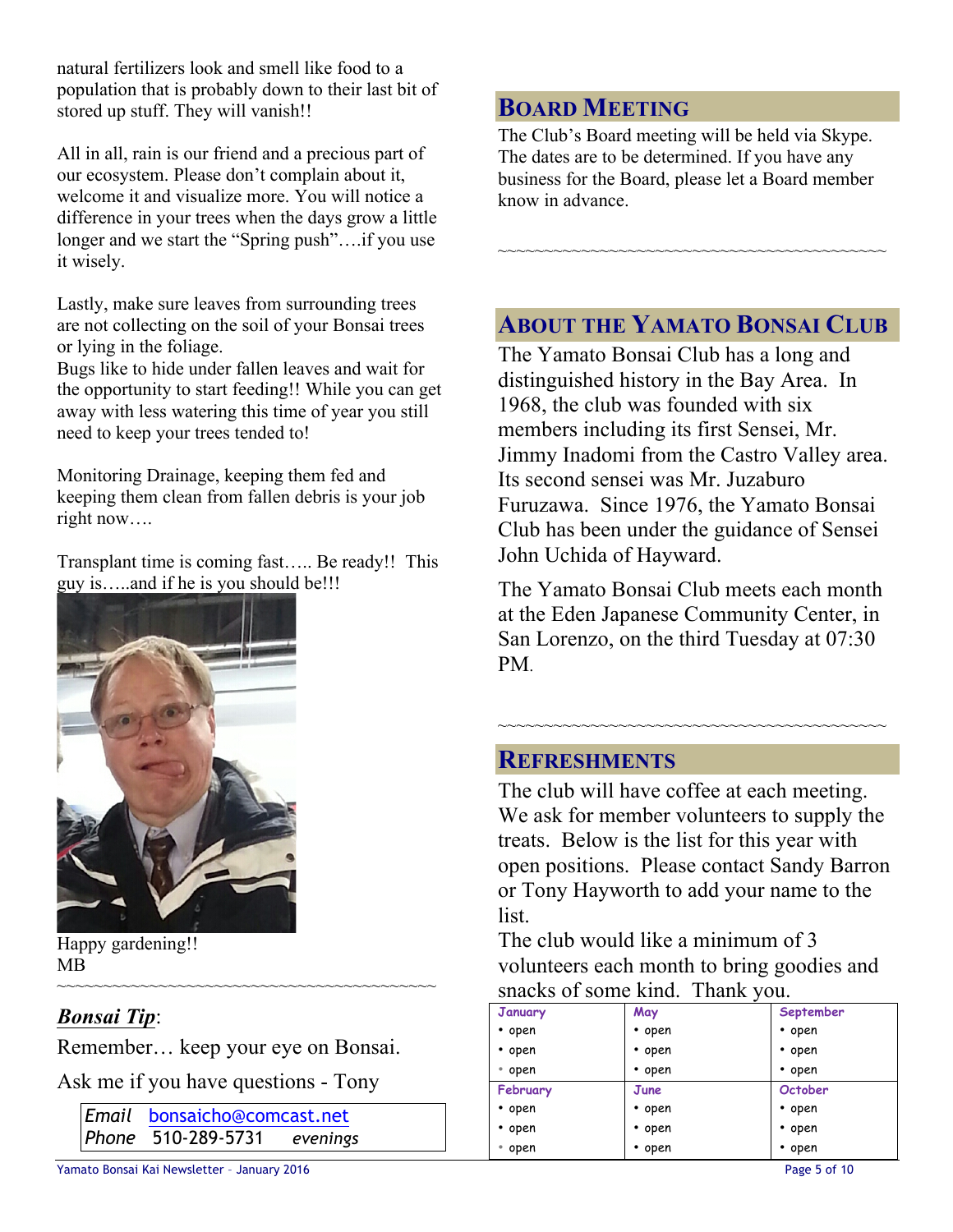| March        | <b>July</b>  | <b>November</b> |
|--------------|--------------|-----------------|
| • open       | • open       | • Dennis Hacker |
| $\cdot$ open | $\cdot$ open | $\cdot$ open    |
| $\cdot$ open | $\cdot$ open | $\cdot$ open    |
| <b>April</b> | August       | <b>December</b> |
| • open       | • open       | • open          |
| $\cdot$ open | • open       | • open          |
| $\cdot$ open | $\cdot$ open | $\cdot$ open    |

### **CELEBRATIONS THIS MONTH …**

#### A very "**Happy Birthday**" to:

Jeff Heffel January 8<sup>th</sup> Allan Shurtleff January 14<sup>th</sup>

#### **Happy Anniversary to:**

There were no anniversaries on record for this month.

~~~~~~~~~~~~~~~~~~~~~~~~~~~~~~~~~~~~~~~~~

### **CONTACT US**

If you need to mail anything to the club in general, please send to:

#### **YAMATO BONSAI KAI P. O. Box 770 Union City, CA 94587-0770**

If there is anything you would like to contribute or comment on regarding the newsletter, contact Tony Hayworth, at bonsaicho@comcast.net

*If you have moved, or changed your email address, please notify Yamato Bonsai Kai, so that we may update our contact and mailing list information. Thank you.*

~~~~~~~~~~~~~~~~~~~~~~~~~~~~~~~~~~~~~~~~~

### **YAMATO BONSAI KAI – 2014 BOARD**

| <b>President</b>      |                | <b>Tony Hayworth</b>  | 510-289-5731 |
|-----------------------|----------------|-----------------------|--------------|
| <b>Vice President</b> |                | <b>Mike Butler</b>    | 510-917-3592 |
| <b>Secretary</b>      |                | <b>Dennis Hacker</b>  | 510-685-7273 |
| <b>Treasurer</b>      |                | <b>Dave Barron</b>    | 510-456-6799 |
| <b>Director</b>       | 2015/16        | <b>Karen Paulos</b>   | 510-410-5782 |
| <b>Director</b>       | 2016/17        | <b>Casey Campbell</b> | 925-827-9681 |
|                       | <b>Advisor</b> | <b>Jack Ellis</b>     | 925-455-5429 |



### **GSBF CALENDAR OF EVENTS**

For a complete list, please refer to the Golden State Bonsai Federation **Calendar of Events** at: http://www.gsbf-bonsai.org/events/ or go to the Kai's website: http://www.yamatobonsai.org

#### **January 1 – April 24, 2016 Oakland, California**

California Suiseki Society and San Francisco Suiseki Kai: are featured with the work of sculptor Jedediah Caesar at Unearthed: Found + Made, a new exhibition at the Oakland Museum of California, 1000 Oak Street. The Suiseki, all found in California, share a process with Caesar who imitates geological processes in making his sculptures, sometimes encasing found objects from the urban environment in clear or colored resin. For further information go to http://museumca.org/exhibit/unearthedfound-made

#### **January 16 – 17, 2016, Arcadia, California**

**Baikoen Bonsai Kenkyukai:** 52nd Annual Winter Silhouette show at Arboretum of Los Angeles County, 301 N. Baldwin Ave. Hours are 10 AM – 4:30 PM with demonstration at 1 PM each day and Saturday night 6:30 – 9 PM Nagata-Komai Award Ceremony for Marge Blasingame. Trees, pots, and bonsai related items for sale. For more information contact Lindsay Shiba at lishiba@juno.com or Ken Teh at hanyuls@yahoo.com.

**January 16-17, 2016 Los Angeles, CABaikoen Bonsai Kenkyukai: Winter Silhouette Show**, Location: Los Angeles Arboretum, 10:30am to 4:30pm Baikoen Bonsai Kenkyukai will be conducting its annual Winter Silhouette show were trees will be displayed in their leafless form during Martin Luther King Jr. Holiday Weekend at the Los Angeles Arboretum. There will be a benefit dinner and auction on Saturday January 16, 2016. It is one of the oldest show running in the Southern California region and has been a tradition for 50 plus years. For more information, contact Lindsay Shiba at (626) 806- 0937

#### **January 23 – 24, 2016 Oakland, California**

**Bay Island Bonsai**: Annual Bonsai Exhibit at the Lakeside Garden Center, 666 Bellevue Ave. Hours 10 AM – 4 PM, Saturday and Sunday. Auction at 1 PM on Saturday, with preview at Noon. Workshop on Sunday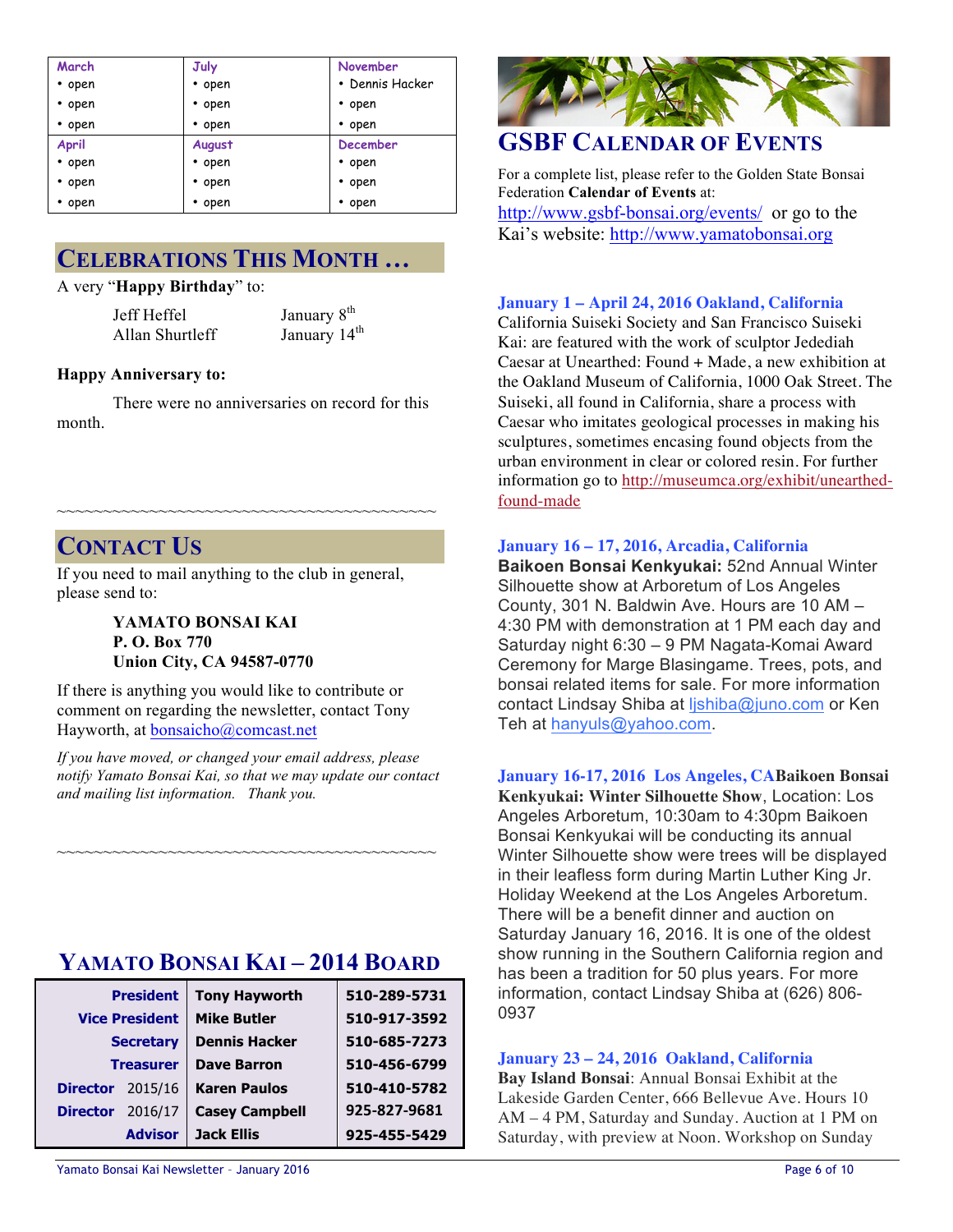open to the bonsai community. Guided tours of the exhibit Saturday and Sunday. Vendor sales, club sales, educational bonsai material for sale and a special pot sale this year. Entry to the exhibit is free, donations accepted. Learn more and register for the workshop by calling (510) 919-5042 or

visit http://bayislandbonsai.com/bib-annual-exhibit/.

#### **February 1 – April 24, 2016 Oakland,**

**California**California Suiseki Society and San Francisco Suiseki Kai: are featured with the work of sculptor Jedediah Caesar at Unearthed: Found + Made, a new exhibition at the Oakland Museum of California, 1000 Oak Street. The Suiseki, all found in California, share a process with Caesar who imitates geological processes in making his sculptures, sometimes encasing found objects from the urban environment in clear or colored resin. For further information go

to http://museumca.org/exhibit/unearthed-found-made

#### **February 5 – 7, 2016 Santa Nella, California**

**California Shohin Seminar @ Hotel Mission de Oro** Feb 5: Registration 10 AM – 5 PM with demonstrations from Noon – 6 PM, Exhibit and Vendor areas set-up 11 AM – 5 PM; everyone is invited to share their treasured Shohin Bonsai in the Exhibit. Feb 6: Exhibit opens for Registration, Viewing, Vendor Sales, Workshops, Raffle & Benefit Drawing  $8 AM - 5$ PM. Feb 7: Exhibit Open 9 AM – Noon with demonstrations, and business meeting. Registration Forms available on the website. Attendees who only want access to vendor and exhibit may purchase a day pass. For more information see our website:http://www.calshohin.org/, email: calshohin@yahoo.com, or phone: Randi Keppeler (650) 598-0127.

#### **February 27 – 28, 2016, San Marino,**

**CaliforniaBonsai-A-Thon XX** at The Huntington Library and Botanical Gardens, 1151 Oxford Road; annual fundraiser for the GSBF Collection at The Huntington. Admission to the event is free with Bonsai-A-Thon "early bird" registration between  $8 AM - 9$ AM. Event hours are 8 AM – 4:30 PM both days. Pancake breakfast, a tour hosted by Jim Folsom (Director of the Garden), demonstrations, lunch, bonsai exhibits, large sales area, raffle and auction. Sunday only: a behind the scenes tour of The Huntington Bonsai Nursery with Ted Matson. For more information, contact Bill Wawrychuk at (818)790-9415 or b\_wawrychuk@yahoo.com.

**February 27 – 28, 2016, Oakland, CaliforniaGSBF Bonsai Garden at Lake Merritt:** The annual

Mammoth Fund Raiser will be held at 666 Bellevue Ave. (Garden Center Building). Saturday: Auction preview at noon with Auction starting at 1 PM. Sunday: Vendor Sales start at 9 AM, Plant Sales start at 10 AM, and Demonstrations at 1 PM. The Bonsai Garden at Lake Merritt will celebrate the many bonsai clubs who have created and support the Garden by inviting Bonsai Clubs from all over Northern California to showcase their best bonsai display and promote their club activities. Attendees will be eligible to vote for their favorite display. Bonsai Garden will be open 10 AM to 4 PM on Saturday and Noon to 4 PM on Sunday. For more information or to sell trees,

email bonsailakemerritt@gmail.com and visit www.gsbflakemerritt.org.

#### **March 1 – April 24, 2016 Oakland,**

**California**California Suiseki Society and San Francisco Suiseki Kai: are featured with the work of sculptor Jedediah Caesar at Unearthed: Found + Made, a new exhibition at the Oakland Museum of California, 1000 Oak Street. The Suiseki, all found in California, share a process with Caesar who imitates geological processes in making his sculptures, sometimes encasing found objects from the urban environment in clear or colored resin. For further information go

to http://museumca.org/exhibit/unearthed-found-made

#### **March 16 – 20, 2016, San Mateo, CaliforniaBonsai**

**Society of San Francisco**: Annual Bonsai Exhibit at the San Francisco Flower and Garden Show, San Mateo County Event Center, 1346 Saratoga Drive. Show hours are Wednesday – Saturday 10 AM – 7 PM and Sunday 10 AM – 6 PM. There will be trees for sale and demonstrations. For more information about the club, visit www.bssf.org, and for the Flower and Garden Show, including ticket information, visit http://sfgardenshow.com.

**April 1 – April 24, 2016 Oakland, California**California Suiseki Society and San Francisco Suiseki Kai: are featured with the work of sculptor Jedediah Caesar at Unearthed: Found + Made, a new exhibition at the Oakland Museum of California, 1000 Oak Street. The Suiseki, all found in California, share a process with Caesar who imitates geological processes in making his sculptures, sometimes encasing found objects from the urban environment in clear or colored resin. For further information go to http://museumca.org/exhibit/unearthedfound-made

**Apr. 2 – 3, 2016, Santa Cruz, CaliforniaSanta Cruz Bonsai Kai: 28th Annual Show** at the Museum of Art & History, 705 Front Street, 10 AM – 5 PM both days with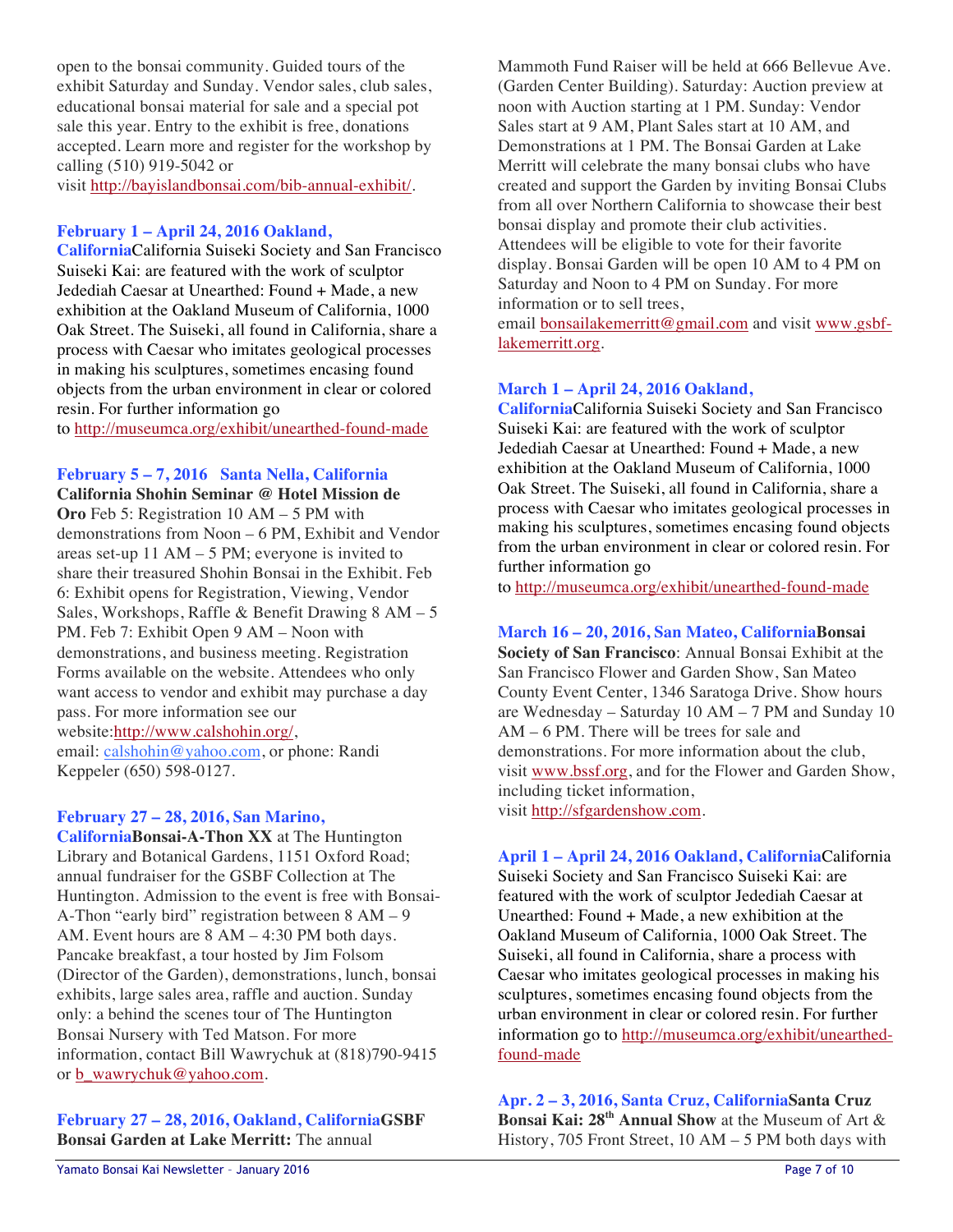demonstrations at 2 PM. Saturday's demonstrator is Mike Pistello and Sunday's will be Katsumi Kinoshita. Raffle drawing for demonstration tree and trees especially prepared by club members are part of the raffle each day. Sales area will include quality vendor and member trees, pots, and other related bonsai items both days. Fresh items will be in the vendor area on Sunday. Admission price of \$5.00 to the Museum includes entry to bonsai show/demo and complementary coffee, tea and cookies. For more information contact Ed Lambing at edinbonnydoon@comcast.net.

#### **April 2 – 3, 2016, Sacramento, California**

**Bonsai Sekiyu Kai**: Annual show will be held at the Sacramento Buddhist Church, 2401 Riverside Blvd. Hours are: Saturday 11 AM – 5 PM and Sunday 10 AM – 4 PM with demonstration at 1 PM both days by Yuzo Maruyama. Amenities include refreshments, light snacks, door prizes, raffles and a silent auction. Member and vendor sales of plants and bonsai-related items will also be available. For more information contact Bonsai Sekiyu Kai at bonsaisekiyukai@gmail.com

#### **April 9 – 10, 2016, Sacramento, California**

**American Bonsai Association, Sacramento**: 57th Annual Bonsai Show at the Shepard Garden and Arts Center, 3330 McKinley Blvd. Show hours are Saturday  $10 AM - 5 PM$  and Sunday  $10 AM - 4 PM$ , with demonstration each day at 1:30 PM by American bonsai artist, Peter Tea. Beginner's workshop Sunday, 10 AM; daily raffle includes the demonstration tree; large vendor and member sales area. For more information, contact Renee Seely (916) 929- 2106, breadcrust@comcast.net or visit our website http://abasbonsai.org.

#### **April 23 – 24, 2016, San Diego, CaliforniaSan Diego**

**Bonsai Club**: Spring Bonsai Exhibition at the Casa Del Prado, Room 101, Balboa Park. Show hours are  $10 AM - 5 PM$  both days with demonstrations at 11 AM and 1 PM. Free admission. Bonsai pots and trees for sale, as well as other bonsairelated items. For more information visit www.sandiegobonsai.com or contact Janice Hale.

#### **April 30 – May 1, 2016, Palo Alto, California**

**Kusamura Bonsai Club**: 56th Annual Show, Lucie Stern Community Center, 1305 Middlefield Road. Show hours are Saturday, Noon – 5 PM, and Sunday 11 AM – 5 PM with demonstrations at 1:30 PM each day. Free admission. Bonsai pots and trees for sale, as well as other bonsai-related items. For more information

visit www.kusamurabonsai.org.

#### **May 7 & 8, 2016, Sacramento, California**

**Sacramento Bonsai Club**: 70th Annual Bonsai & Suiseki Show at the Buddhist Church of Sacramento, 2401 Riverside Blvd. Show hours are Noon – 5 PM on Saturday and 10 AM – 4 PM on Sunday with demonstration at 2 PM each day. Demonstration by the well-known bonsai artist Sam Adina, followed by the demo raffle and more prizes. Free Admission. For more information contact: Gary Judd (916) 622-8048.

#### **May 21-22, 2016, Santa Barbara, CaliforniaBonsai**

**Club of Santa Barbara:** Annual Bonsai Exhibition at the Santa Barbara Botanic Garden, 1212 Mission Canyon Road. Hours are Saturday 11 AM – 4 PM and Sunday 10 AM – 4 PM. Demonstrations at 1 PM both days. Plant sale by the Club. Native plants suitable for bonsai in the Botanic Garden's nursery. Books and other gifts in the Garden Shop. For more information, contact Tom Post (805) 964-2717, email *tompostart@yahoo.com* or visit *www.santabarbarbonsai.org .*

#### **May 21 – 22, 2016, Oakland, California**

**Bay Area Satsuki Aikokai (BASA):** 21st Annual Satsuki Azalea Bonsai Show at the Lakeside Garden Center, Lake Merritt, 666 Bellevue Avenue. Show hours are 10 AM – 5 PM Saturday and 11 AM – 4 PM Sunday with demonstration by Bonsai Master Artist Johnny Uchilda Saturday between 1 and 3 PM. Demonstration tree will be raffled. Sales area with beginner material and imported plants from Japan. Benefit drawing. Free admission. Public parking available. For more information, contact George Haas at gwhaas@comcast.net.

#### **June 4 and 5, 2016, San Mateo, CaliforniaSei Boku**

**Bonsai Kai**: 33rd Annual Show at the San Mateo Garden Center. 605 Parkside Way (next to Beresford Park). Show hours are 10 AM to 4 PM both days, with demonstration by Dennis Makishima from Noon – 3 PM on Saturday (tree will be raffled off at the conclusion of demo). Sunday Dennis will lead an open view workshop from Noon – 3 PM. Large club member plant sale, vendors, door prizes and our always popular raffles. Admission is free. Dr. Bonsai will be available to offer styling and care tips. For more information contact Marsha Mekisich ateclectic.gardener@yahoo.com.

**August 20 – 21, 2016 Santa Rosa, California**

**Redwood Empire Bonsai Society (REBS):** 33rd Annual show at the Santa Rosa Veterans Memorial Building, 1351 Maple Avenue. Show hours are 10 AM to 5 PM on Saturday and 10 AM to 4 PM on Sunday with demonstration by Bonsai Master Artist Kathy Shaner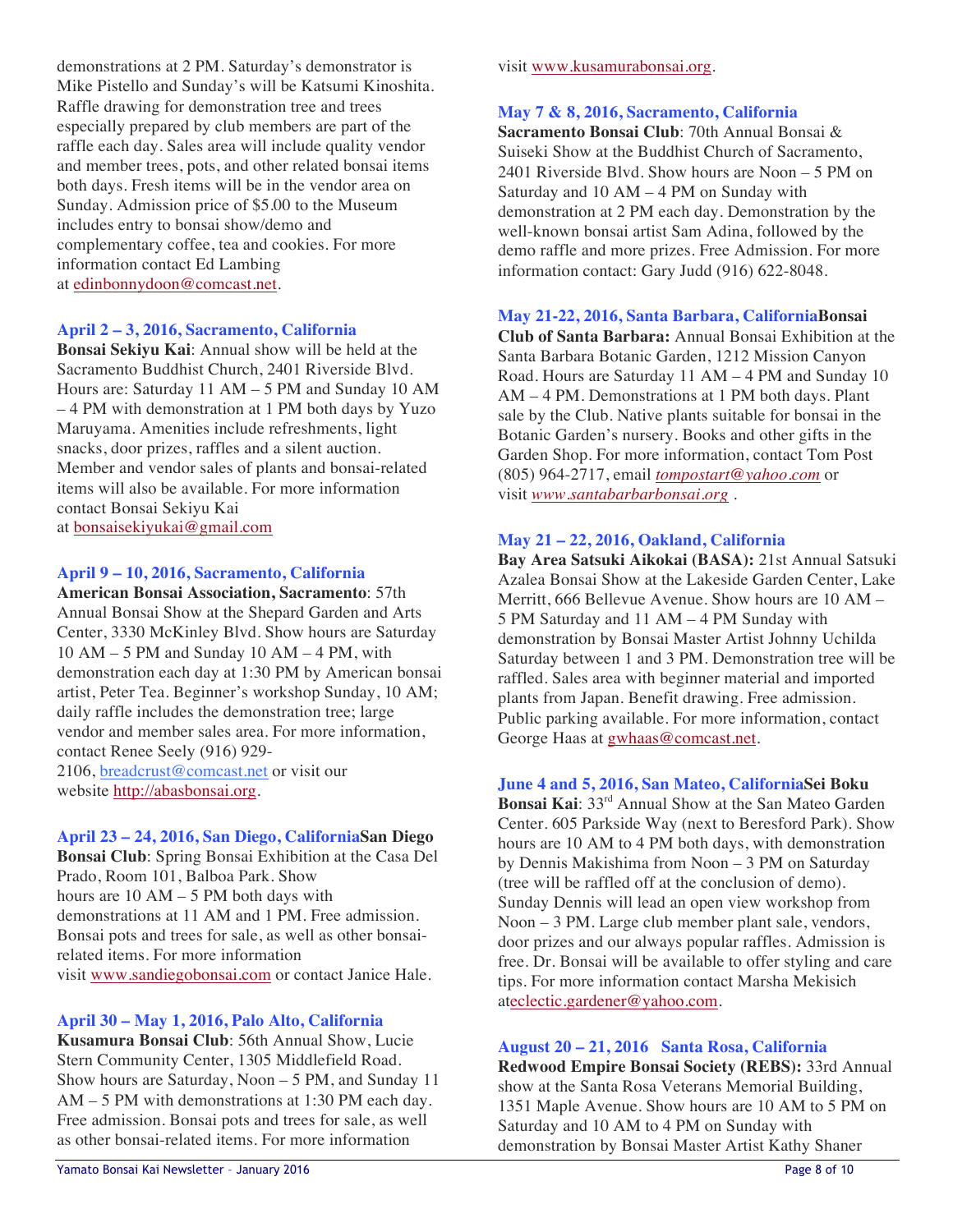from 1 to 3 PM both days. Demo trees will be raffled. See the largest bonsai exhibition. Large bonsai vendor and member sales. Exciting silent auctions or "buy it now". Free refreshments by the Bonsai café. Free admission and parking. For more information visit our websitewww.rebsbonsai.org or contact Bob Shimon at (707) 884-4126 or shimon@mcn.org.

### **YAMATO CLASSIFIEDS**

*Notice*: if you want to advertise something in this space, please contact the Newsletter Committee or Board Member

| **WANTED **                                      |
|--------------------------------------------------|
| WE ARE LOOKING FOR CONTRIBUTORS TO THE           |
| <b>NEWSLETTER. IF YOU WOULD LIKE TO SAY</b>      |
| SOMETHING OR CONTRIBUTE WITH PICTURES AND        |
| <b>CAPTIONS (ETC.), PLEASE CONTACT DENNIS</b>    |
| <b>HACKER. INPUT IS BY ELECTRONIC</b>            |
| <b>TRANSMISSION BY THE FIRST WORK DAY OF THE</b> |
| <b>MONTH.</b>                                    |

| Date of Request:      | $mm/dd/yr$ )                                                                                                                                      |
|-----------------------|---------------------------------------------------------------------------------------------------------------------------------------------------|
| Membership Year:      | 20                                                                                                                                                |
| Request Type:         | [ ] Renewal [ ] New                                                                                                                               |
| Email ID:             | required to receive the club newsletter)                                                                                                          |
| First Name $(s)$ :    |                                                                                                                                                   |
| Last Name:            |                                                                                                                                                   |
| * Address:            |                                                                                                                                                   |
| <sup>*</sup> Phone:   |                                                                                                                                                   |
| ** Birthday $mm/dd$ : | (optional - only for newsletter congratulatory message)                                                                                           |
|                       | ** Anniversary mm/dd: (optional - only for newsletter congratulatory message ) Note: enter spouse name if not entered above in membership request |

# YAMATO BONSAI KAI – MEMBERSHIP REQUEST FORM –

Yamato Bonsai Kai

### Membership Request Instructions

Enter appropriate information in the provided form. Return this request form and payment in person to the club Treasurer at the next club meeting or return by mail to:

#### **Yamato Bonsai Kai**

#### **P.O. Box 770**

#### **Union City, CA 94587-0770**